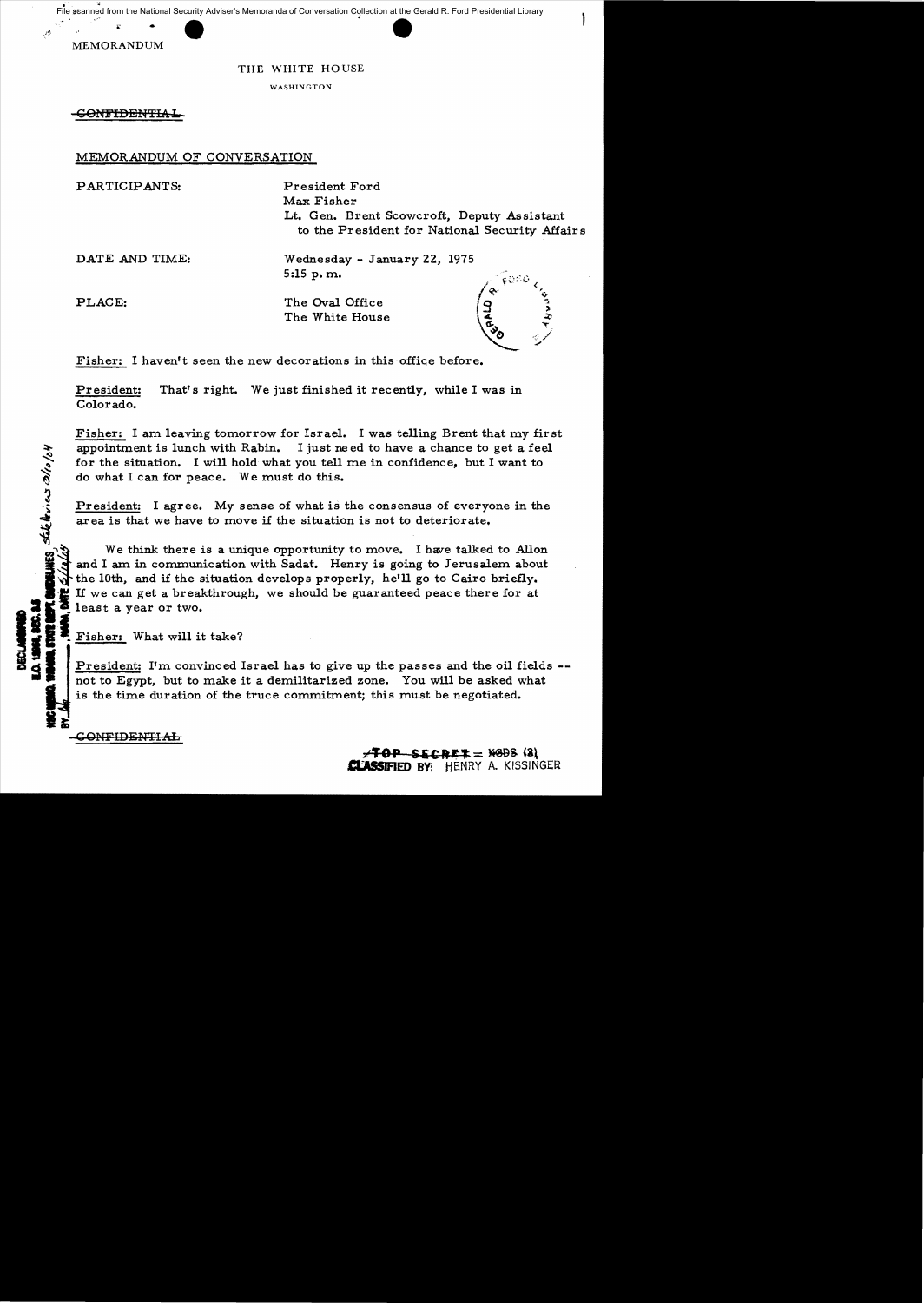## **SONFIDENTIA**

Israel wants a big one -- Egypt has offered nothing. Unless there is an agreement along this line, there will be a stalemate and the chance of conflict is greatly increased.

Fisher: Will Egypt be able to make an agreement by itself?

President: We think yes.

Fisher: If they give up the oil, what are the chances for a guaranteed supply of oil?

President: I haven't heard that it was mentioned. Was it, Brent?

Scowcroft: Allon did not mention it, as far as I know.

Fisher: That may come up, and I just wanted to know how to deal with it.

Scowcroft: I certainly think we would be willing to discuss arrangements.

Fisher: I can play a useful role if I speak to them frankly. I can't speak for you, but I can give them my honest appraisal.

President: They are very interested in military and economic aid. I talked about this and about the oil and passes to Allon. He made no commitment. I told him that it shouldn't be thought of in terms of a quid pro quo, but that if there is no progress, Congress wouldn't be receptive to an aid request and I couldn't propose it. If there is an Israeli/Egyptian agreement, it creates a totally different environment. The Congress and I are both interested in peace. A new outbreak of conflict, with another possible embargo, would ruin our influence with the Arabs and would be far bloodier than the last war. We want to keep the Soviets out and have friendship with the Arabs.

Fisher: You don't have to put it on a quid pro quo basis; it is just reality. Is Egypt willing to give concessions?

President: Israel wants non-belligerency. Egypt can't do that, but they can give much of the substance without the fact of it.

Fisher: A piece of paper doesn't mean much anyway. I think I now have a feel for it and I will convey your thoughts.

**CONFIDENTIAL**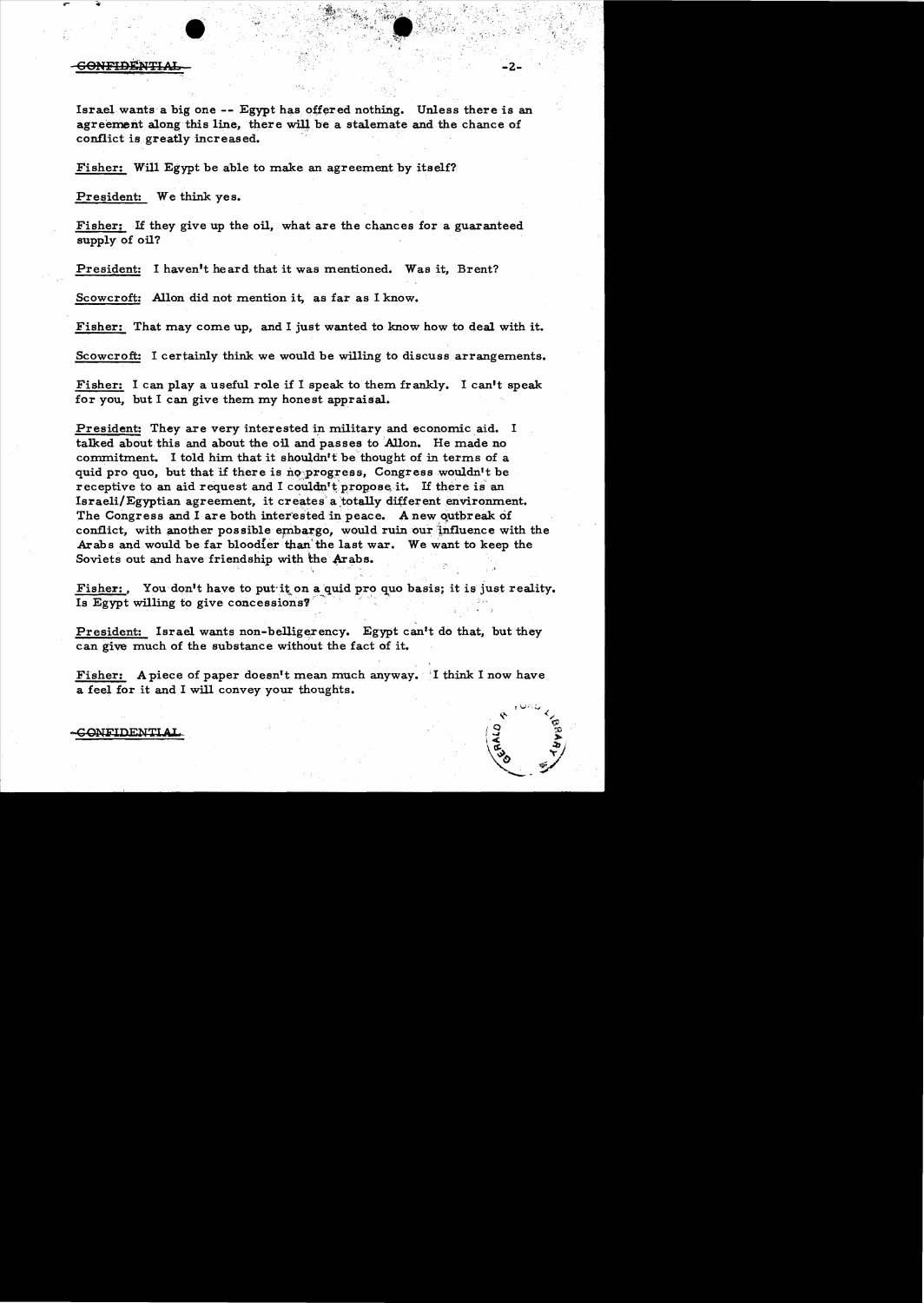## **GONFIDENTIAL**

President: I had a good meeting with Allon. He is impressive -- he has a tough job. Sadat is in a tough spot -- he turned down Brezhnev and could use a settlement. Rabin could be a statesman and make an agreement which would help us all.

Fisher: I will talk with the opposition too, but I can't be so frank with them. Has there been any discussion of the Syrian situation?

President: There has been no discussion by us that Israel has to give up the Golan. There is no tying-in of Syria with a Sinai agreement.

Fisher: Is there anything else?

Scowcroft: Stress the need for movement now, as the President said. Allon may have a more relaxed view.

President: Absolutely. That is the key to it.

Fisher: When does the UN thing come up?

Scowcroft: The UNEF renewal is April.

Fisher: That fact that you and I talked will be useful with Rabin. 1 will give you a report of how it goes.

President: Henry and I would both like to see your report.

Fisher: I will see Rabin, Allon and Peres -- each alone.

Let me say one other thing. I am not worried about the trade thing. I think emigration willkeep on. I made a lot of calls in the Jewish community and they have been very quiet.

On the economic package, I think the positive approach is good. I think we are at the bottom now and it will come up in the Spring. The 9Z percent of the people with jobs feel secure. Easy money is the key. If you need a new Treasury Secretary, Paul McCracken is great. , '이 아이들은 이 후 아이들의 사람들이 그 후 후 하나 아이들이 아니다.

President: I have my eye on him. He is one of my favorites. The Democrats have been trying to talk me out of my import tax. I am going to do it otherwise they would dawdle forever.

 $\rm \sim$   $\rm \sim$ 

 $\sqrt{9}$   $\sqrt{3}$ 

 $\sim$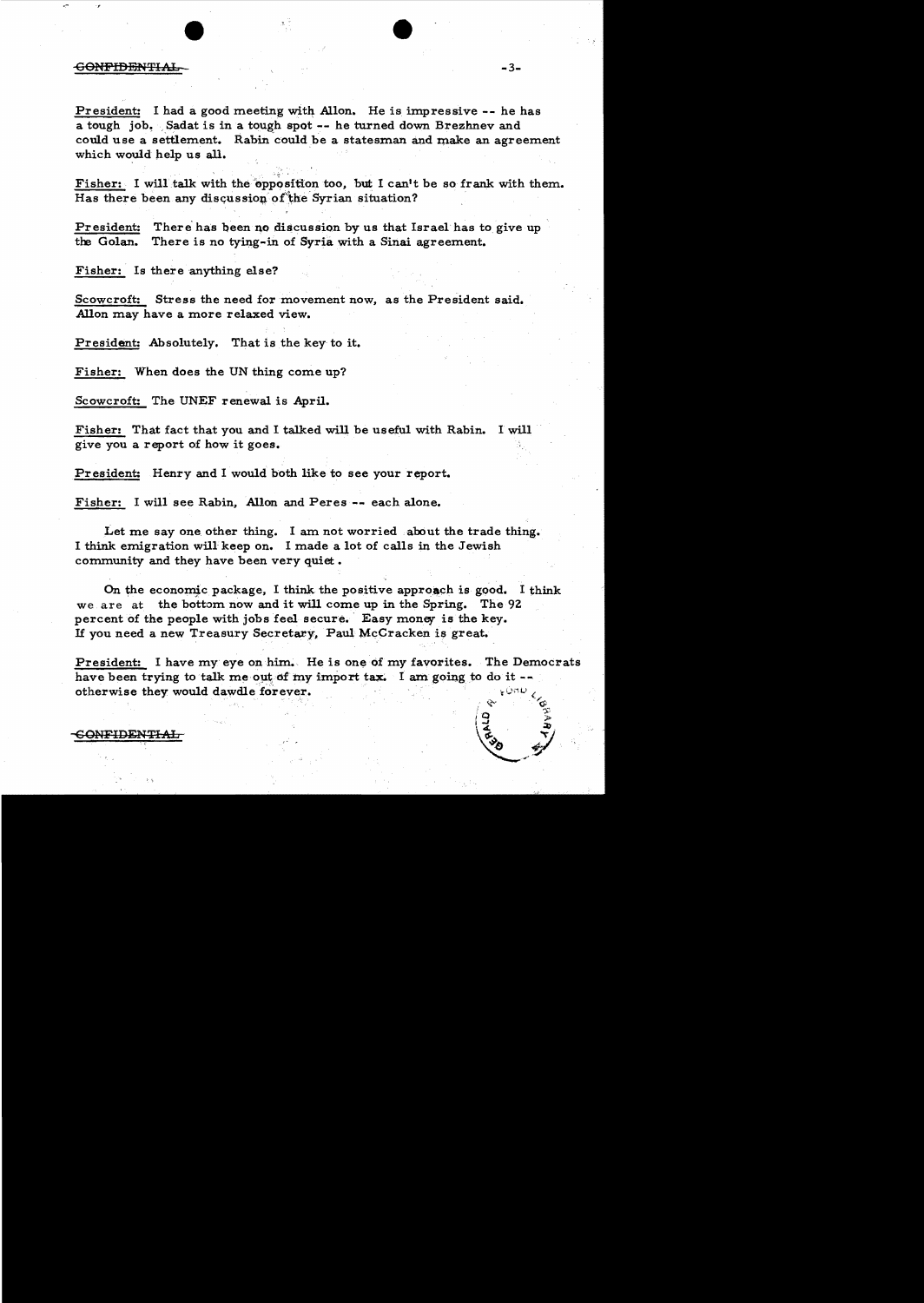Fisher: I agree.

Pr esident: I am going to fight.

Fisher: I think what scared the people was the size of the package. People don't understand **--** you have to sell it. The Democrats have no alternatives but rationing. That is the worst thing. You have to go to the people. It will take a selling job, and it will be a tough one over the next few months.

•

**-4**

President: I hope the automotive people will help.

Fisher: They agree. When you are ready, I think they will enlist. I will help you. I was involved in the wartime rationing -- that would be a disaster. I will take an active role.

Things will turn up in April. You can't restore confidence in the winter time.

[The meeting ended.]



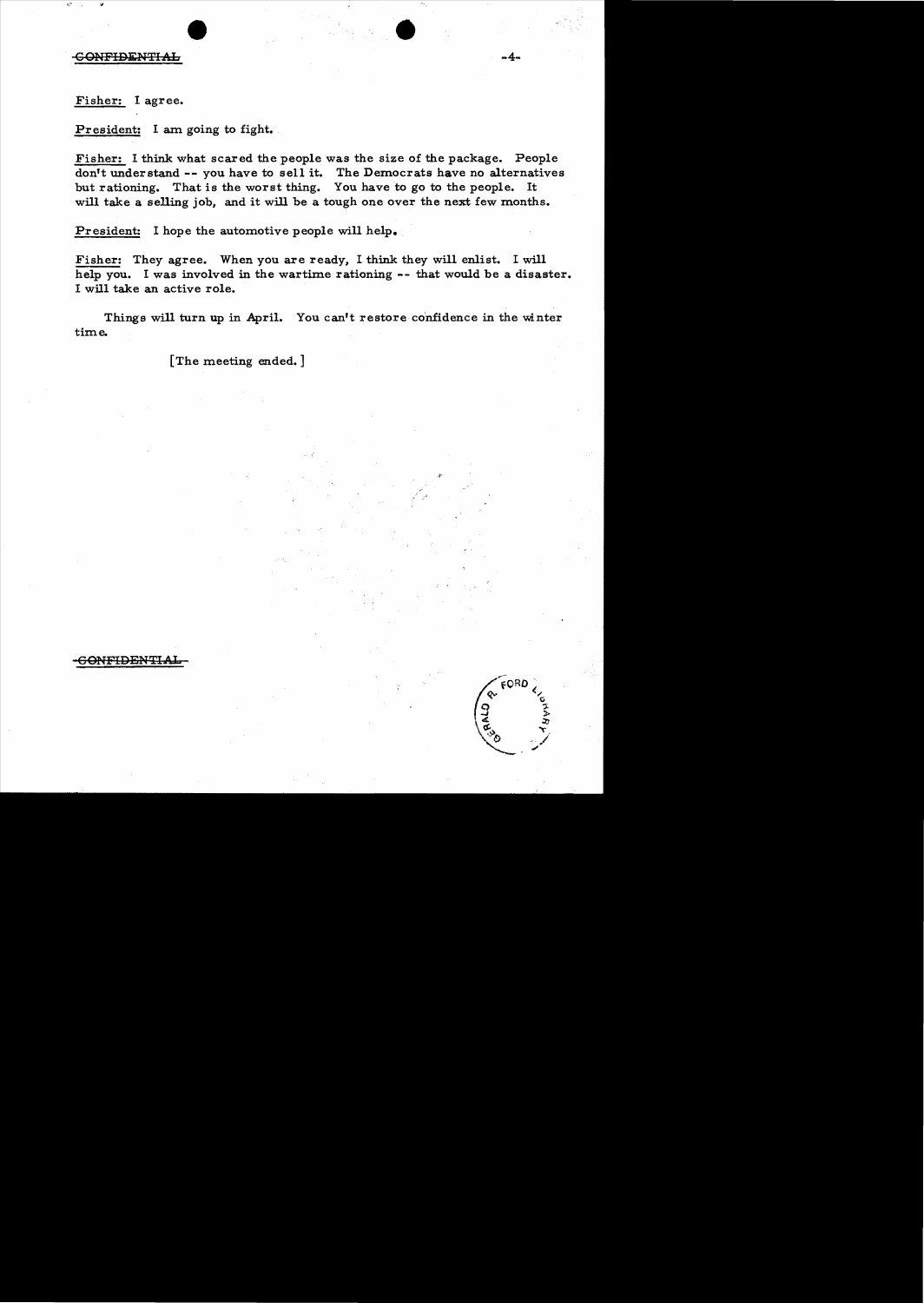My Fisher  $22$  fom  $75$   $54.12$ 

F Hamit sem a mirdeman P termité import les prot faisent it enruite I bang toward, Wartering But any fait apptie lumb or Robin - I just understand tell mil , but I want to decortest 2 can ja pens. Days un fut mes fa concernais that we have to meaner if i set is not to Chiminity We trich de thes inger oppe to more. Kgain & Jesu about 10th + if sit days preparty get a breakte brakten, un shall be germantipl prove for att least a general. Futurt will it ton P. I has to guess of person tool, hot to E but a dessondetoringed point. Jem mich to expedictor line Strong control. This must be one got. I write a big one - E has offered morting. Unless healing aling this true, with he shallanded + chance of morphit equality marroral Well Emalo as exercity  $1 - 2$ E If any put of and nother thousand for Pour givenanted segger S allow did not mention it on face as I have E Tout my course, ed prot coutélé sur S & certainly think as unand be couldn't to NSC MEMO, 11/24/08, STATE DEPT. GUIDELINES, state  $\mu \times e \nu$  3/10/04

NARA, DATE JE/LI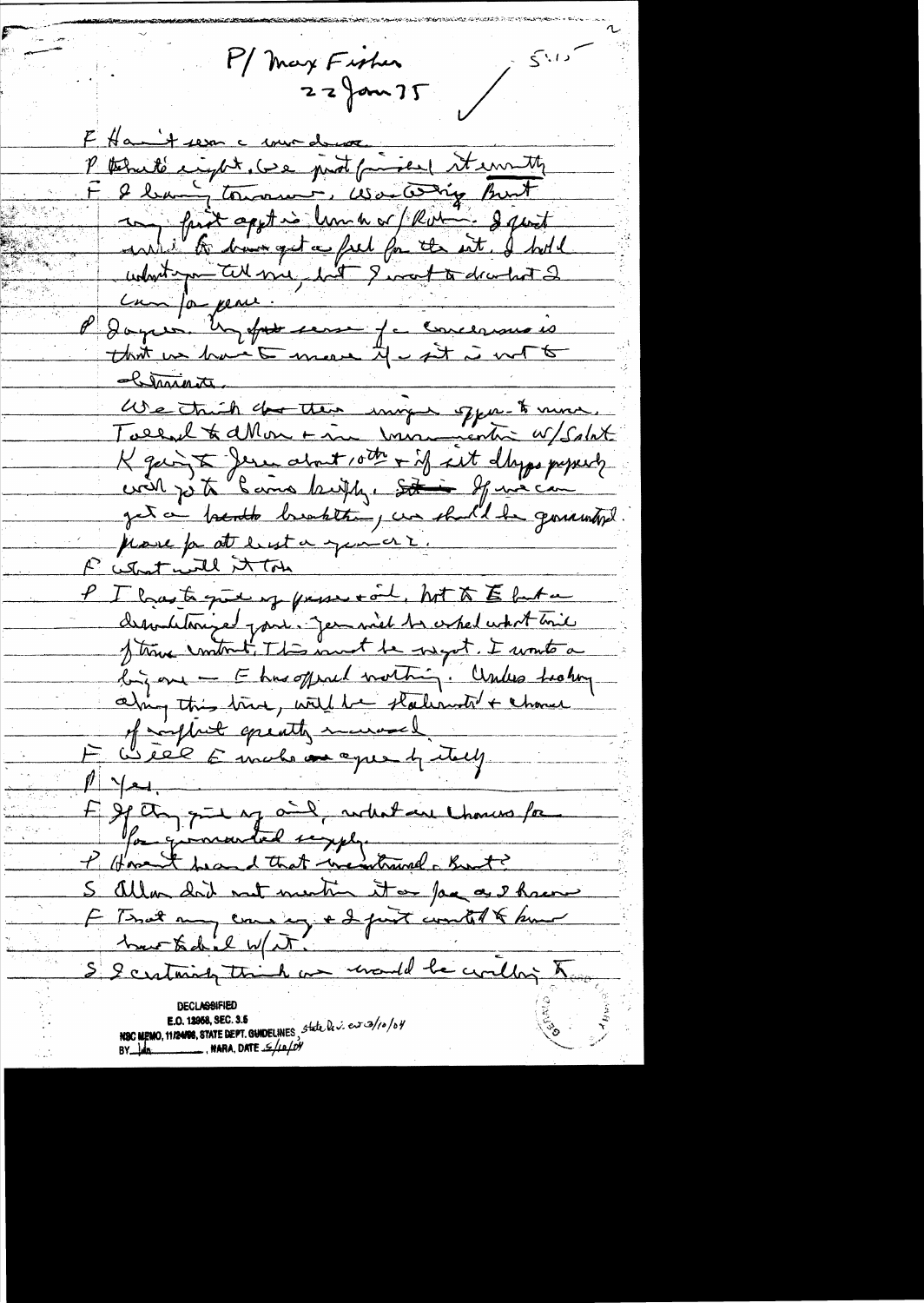E de Constant entre de ses faits de la partie de la fait de la fait de la fait de la fait de la fait de la fait de la fait de la fait de la fait de la fait de la fait de la fait de la fait de la fait de la fait de la fait P Mer un internet à mile rouail et 2 it shouldn't be that of in time of y wid, hill De Morog, Day wouldn't be reception & avid agreement it cantes a totally dif-encourant Cong + 2 interacted in peace, Conflict w/position rentang proced university desire up antot prendre co/ Ords<br>En you dont trans & parties en point taxés. It is presiliting w/ ands. put Mality & E withing 5 gives convenien! PE water me belling. E constat that hat they can give much of a substitution or for a  $f$ atent F Potes & paper dry it mean much compruy 2 borca pulpe et a will cause expose this P Shal gaoul with w/ Alm. He inprosince - has atoright job. Salit is mitoup pot-towned la stationne & make a present which would <u>Lyare.</u> E & with take up opposite to but count in refourt P Un drainssion by us that I has to quin y botomen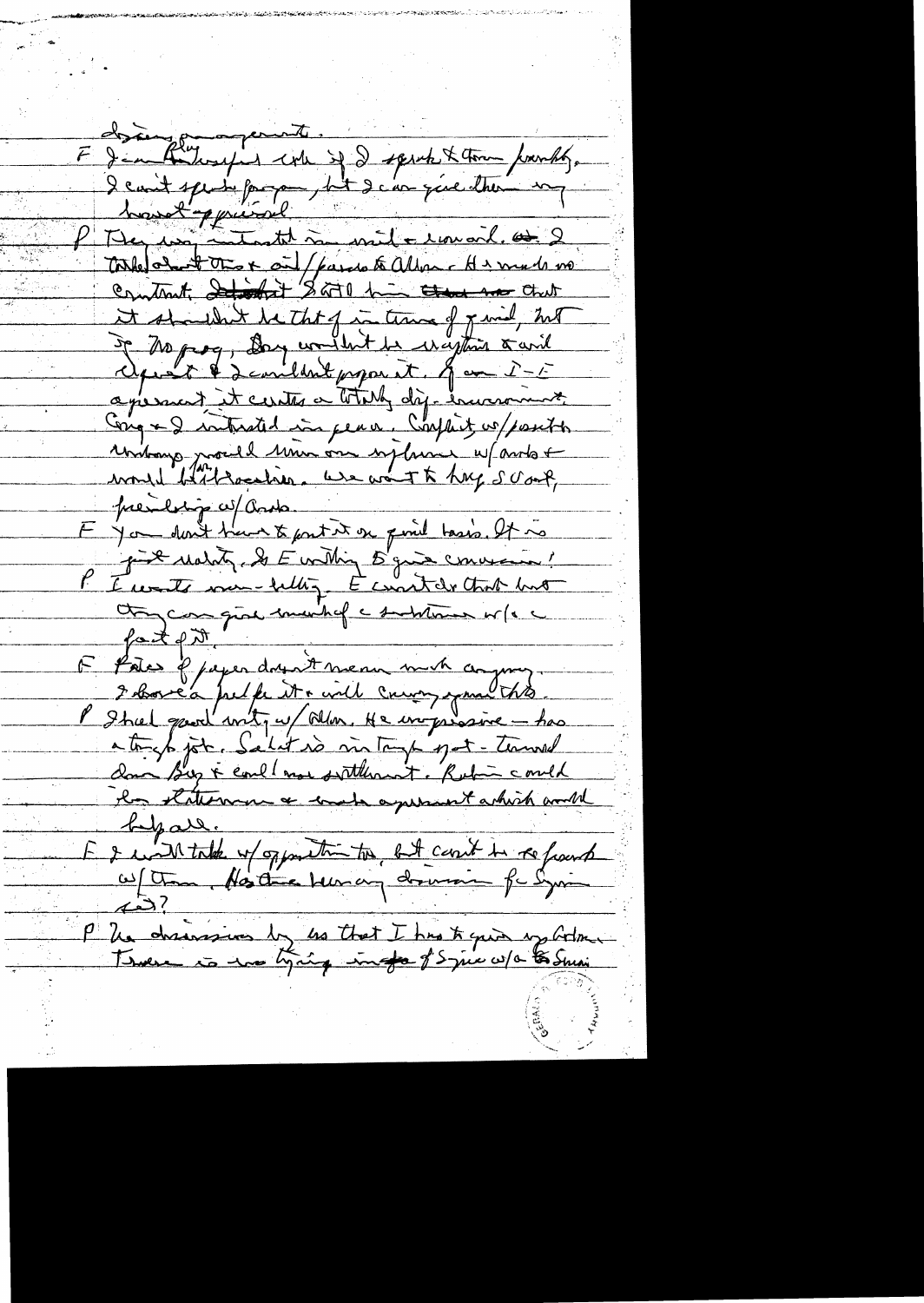agurent F anything elec? S Sitters a concid for mererment mor, as Psort. allow may have a more what ma P arostutely. That is buy & it. F When to UN Ching cran up? CNEF www die opiel F F-x you + 2 tarked will be need to plan Init'<del>y a good report.</del> Kr 2 mild with Whingat. Et derive ser Robin, allow, Pers each about I not warried about - trade thing, I think tragente with her on. I called error the croy have to bonne way quick Ou cam passing, I think a pretion opposite is good. I chik we are at bottom vour + it wish come up in quinq. @ 82% of mes pepe copies piel seine. Evrop may l'Il au mon espera bien He and of my favoriter Derna time been tyingto tothe ering with your conceled Sawdle friver Lagre I going to finger I think what swand pople was - things of jackeye Perple suit included - ju have to sell it. Dema kne va attentive test withining-That asset wast thing. Ja have to gest to people. Will take a welling job, a tough one over inext there were.